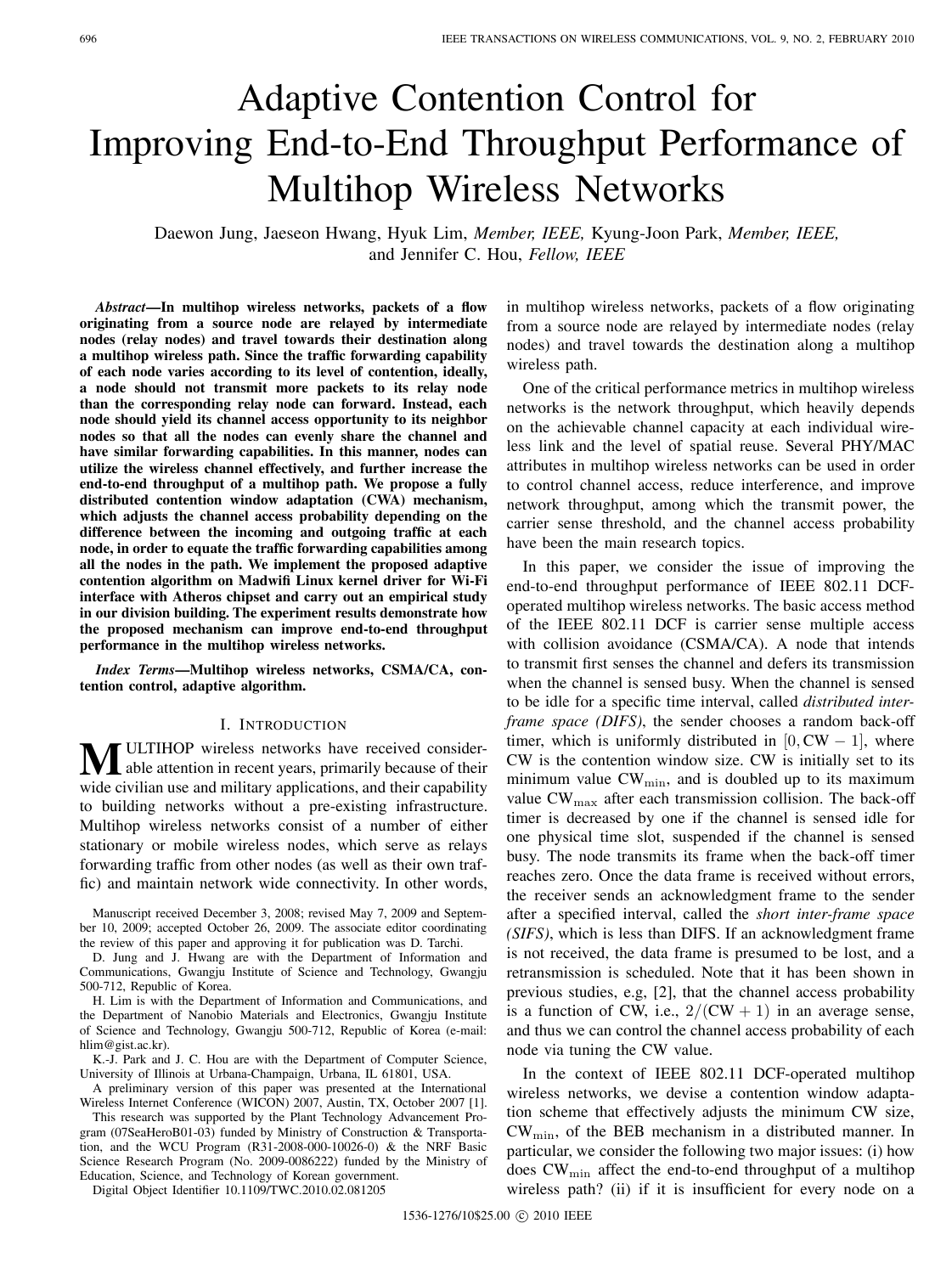

Fig. 1. A multihop wireless path consisting of a source node, a destination node, and five relay nodes.

multihop wireless path to use a common, fixed  $CW_{\text{min}}$  value, how does each node distributively adjust its  $CW_{\min}$  value? To address the first issue, we first motivate via simulation in Section II that the BEB algorithm with a common, fixed value of  $CW_{\text{min}}$  is not sufficient to improve the end-to-end throughput of a multihop path. In order to resolve this issue and further improve the network throughput, we propose a fully-distributed contention window adaptation scheme. Specified in a set of iterative updating rules, the proposed scheme adaptively controls  $CW_{\min}$  by considering the level of traffic forwarding ratio. If the current ratio of incoming packets to outgoing packets is above/below a pre-determined forwarding capability (which is set to a value between 0 and 1) in a given interval, the  $CW_{\text{min}}$  value will be set to a larger/smaller value in order to decrease/increase the channel access probability. We provide a convergence analysis of the proposed algorithm and evaluate its steady-state performance. We implement the adaptive contention mechanism on Linux kernel driver and carry out an empirical study in a multihop chain topology. The experimental results show that the proposed algorithm significantly outperforms IEEE 802.11 DCF in terms of the end-to-end throughput performance.

The rest of the paper is organized as follows: In Section II, we motivate our proposed work with an performance evaluation of a multihop wireless path. In Section III, we provide a summary of related work in the literature. In Section IV, we propose an adaptive contention algorithm for maximizing end-to-end throughput in multihop wireless networks. The empirical evaluation of the proposed contention algorithm follows in Section V. Finally, we conclude the paper in Section VI.

#### II. MOTIVATION

To investigate how the contention among nodes affects the end-to-end throughput of a multihop wireless path, we perform a simulation for a chain topology with 7 nodes operating in the IEEE 802.11 DCF mode as shown in Fig. 1, where only the source node sends packets at a rate of 5 Mb/s to the destination node through intermediate nodes. In Fig. 1, adjacent nodes are within the transmission range of each other, and the carrier sense range is approximately twice of the transmission range. Nodes within a carrier sense range compete for the same channel and interfere with one another. In Fig. 1, the source node competes with two nodes  $(n_1 \text{ and } n_2)$ , while  $n_1$  competes with three nodes (*source*,  $n_2$ , and  $n_3$ ). Thus, the channel access probability for the source node will be approximately 1/3 while that for  $n_1$  and  $n_2$  will be 1/4 and 1/5, respectively. It is obvious that the traffic forwarding capabilities are not the same for nodes along a multihop path in the chain topology given in Fig. 1, due to the fact that each node has a different number of competing nodes.



Fig. 2. Receiving traffic rate at each relay node on a 6-hop wireless path for a fixed, single  $CW_{\min}$  and an adaptively selected  $CW_{\min}$ . (The receiving rate at the last node is the end-to-end throughput of the multihop wireless path.)

One may think that there exists an optimal channel access probability (or equivalently, an optimal value of  $CW_{\text{min}}$ ) that gives the maximal throughput of the multihop path. Fig. 2 shows the throughput performance when  $CW_{\text{min}} = 16, 32,$ and 64. Note that each node has a common, fixed value of  $CW_{\text{min}}$  in the first transmission attempt, and then the CW value is adapted in compliance with the BEB mechanism. The  $x$ -axis in Fig. 2 is the hop-count from the source, and thus the throughput at the last node (i.e., hop-count  $= 6$ ) corresponds to the end-to-end throughput of the overall path. Several important observations can be made from Fig. 2:

- <sup>∙</sup> The throughput at the first hop is high, but rapidly decreases at the next hop under all the cases. For example, the throughput is reduced by half for  $CW_{\text{min}} = 16$ . This throughput behavior implies that the first relay node  $(n_1)$ fails to forward all the packets received from *source* to the next node  $(n_2)$ , resulting in dropping a large amount of packets.
- <sup>∙</sup> The smallest CWmin does not give the highest end-toend throughput even though it can achieve the highest throughput at the first hop. If one of the nodes accesses the wireless medium aggressively, other nodes have a less chance to access the channel. Thus, if the sender grasps the channel more often than the first relay node  $(n_1)$ , the throughput of  $n_1$  will further degrade. Consequently, the case for  $CW_{\text{min}} = 16$  gives the lowest end-to-end throughput with the highest throughput of the first hop.
- <sup>∙</sup> Starting from the third hop, the throughput of relayed traffic at each node does not decrease significantly and is approximately the same as the end-to-end throughput because the data rate is sufficiently reduced at the precedent nodes, and thus the contention among nodes is not severe.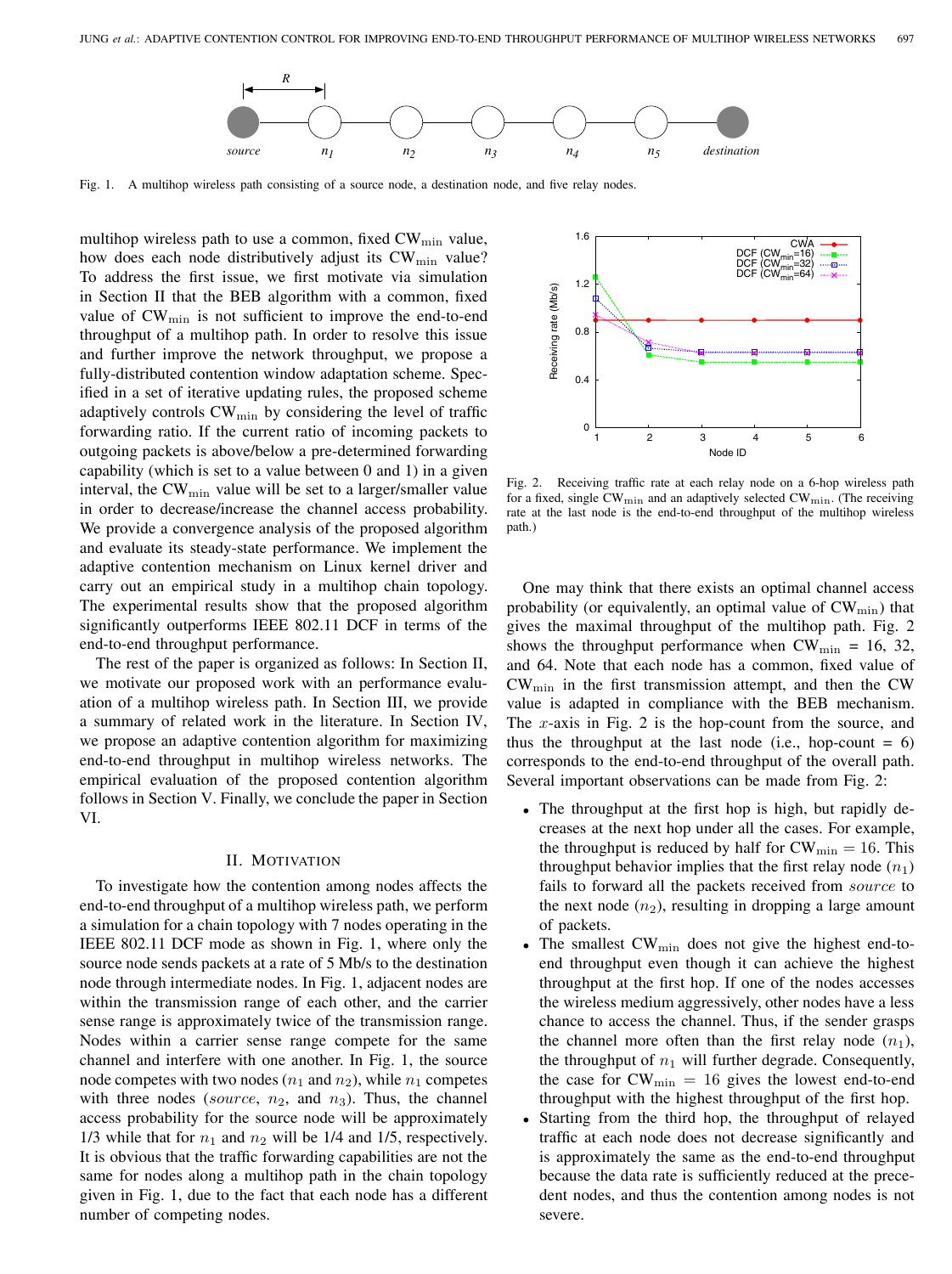Based on the above observations, we conclude that if nodes with a different traffic forwarding capability contend with each other with the same  $CW_{min}$  value, the node with the largest forwarding capability may utilize the wireless medium aggressively and eventually causes the decrease in the end-toend throughput of the multihop path. Consequently, the BEB mechanism with fixed parameters does not resolve the *intraflow interference* problem (i.e., the interference among packets of a connection that is routed on the same multihop path). Thus, we need to differentiate the channel access probability of each node by adjusting the CW size depending on the traffic forwarding capability.

Fig. 2 also shows the throughput result when the  $CW_{\text{min}}$ value of each node is adjusted by our proposed algorithm in Section IV. It is noticeable that the throughput achieved under the  $CW_{\min}$  adaptation scheme does not vary with respect to the hop-count. This result implies that none of the relay nodes forwards excessive packets to its corresponding receiver. In summary, by differentiating the contention window size at each node, all the other nodes except the source are able to increase the traffic forwarding capability, which results in a significant increase in the end-to-end throughput.

As shown in the above example in Fig. 2, in order to improve the throughput of multihop wireless networks, we have to consider the following issues: (i) how to estimate the traffic forwarding capability at each node; (ii) how to differentiate the contention window size depending on the traffic forwarding capability; and (iii) how to increase the end-to-end throughput by regulating the throughput of traffic relayed at each hop in a distributed and scalable manner. We will deal with these issues in detail and propose a fully distributed, adaptive algorithm for controlling the contention window size in the next section.

## III. RELATED WORK

Spatial reuse in wireless networks increases the overall network capacity by allowing concurrent transmissions that are spatially far enough not to interfere with each other. There exist abundant research results on how to exploit spatial reuse for improving the performance of wireless networks. We categorize these recent research efforts into the following three topics: tuning of the back-off parameters, transmit power control, and adjustment of carrier sense thresholds.

## *A. Tuning of the Back-off Parameters*

In IEEE 802.11 DCF, the back-off parameters such as  $CW_{\text{min}}$  and  $CW_{\text{max}}$  are fixed, which is insufficient to guarantee a satisfactory performance under various network scenarios. To analyze the impact of the back-off parameters on network performance, Bianchi derived a two dimensional Markov chain model for the exponential backoff process [3]. Using this model, it was shown that the number of stations and the minimum CW size have significant impacts on the overall performance of IEEE 802.11 DCF. Bianchi and Tinnirello [4] proposed how to estimate the number of active stations using an extended Kalman filter in a WLAN. They showed that tuning of the MAC parameters can effectively improve the network performance when the number of active stations is properly estimated. Accordingly, extensive studies on improving network capacity by adapting back-off parameters have been carried out [2], [5], [6]. Cali *et al*. [2] proposed a distributed algorithm called IEEE 802.11+, which enables each node to estimate the number of contending nodes at any given time. They also derived an analytical model which gives a theoretical maximum bound on the network capacity, and tried to find the optimal CW value to achieve the theoretical throughput limit. Kwon *et al*. [5] proposed a *fast collision recovery (FCR)* protocol, which is a contention-based protocol that redistributes the back-off timer among all competing stations with an objective of reducing the idle back-off time.

Most existing CW tuning schemes assume a one-hop network topology such as an infrastructure WLAN and primarily consider how to adjust the contention window size of each node to maximize the number of concurrent transmissions without incurring severe collisions among the concurrent transmissions. To the contrary, we consider a multi-hop network topology, where intra-flow interference more significantly affects the end-to-end throughput performance. Our proposed CW adaptation scheme attempts to reduce unnecessary packet drops due to inter-flow interference and to improve the end-to-end throughput performance by differentiating the contention window sizes of relay nodes belonging to a same multi-hop path.

## *B. Transmit Power Control*

The issue of power control has been extensively studied in the context of topology maintenance, where the objective is to preserve a graph-theoretic network connectivity, to reduce power consumption, and mitigate MAC-level interference [7]– [10], [12]. Power control for the purpose of increasing spatial reuse and network capacity has been treated in the PCMA protocol [13], the PCDC protocol [14], and the POWMAC protocol [15]. In [13], Monks *et al.* proposed PCMA, in which the receiver announces its interference margin that it can tolerate on an out-of-band channel and the transmitter selects its transmit power that does not affect any ongoing transmissions. Muqattash and Krunz also proposed PCDC and POWMAC in [14], [15], respectively.

## *C. Carrier Sense Threshold Adjustment*

The carrier sense threshold is also a key parameter for determining the level of spatial reuse. The impact of the carrier sense threshold on the network capacity has been studied in [16]–[20]. Zhu *et al.* [18] determined an optimal carrier sense threshold value which maximizes spatial reuse for several regular topologies. Based on the SINR required to sustain a predetermined transmission rate, Zhu *et al.* proposed in [19] a dynamic algorithm that adjusts the carrier sense threshold in order to set the SINR of each transmission to a given level. Vasan *et al.* [20] proposed an algorithm, called *echos*, to dynamically adjust the carrier sense threshold in order to allow more flows to co-exist in 802.11-based hotspot wireless networks. Yang and Vaidya [16] considered several factors such as MAC overhead, transmission rate, and network density in selecting optimal carrier sense threshold that maximizes the aggregate throughput.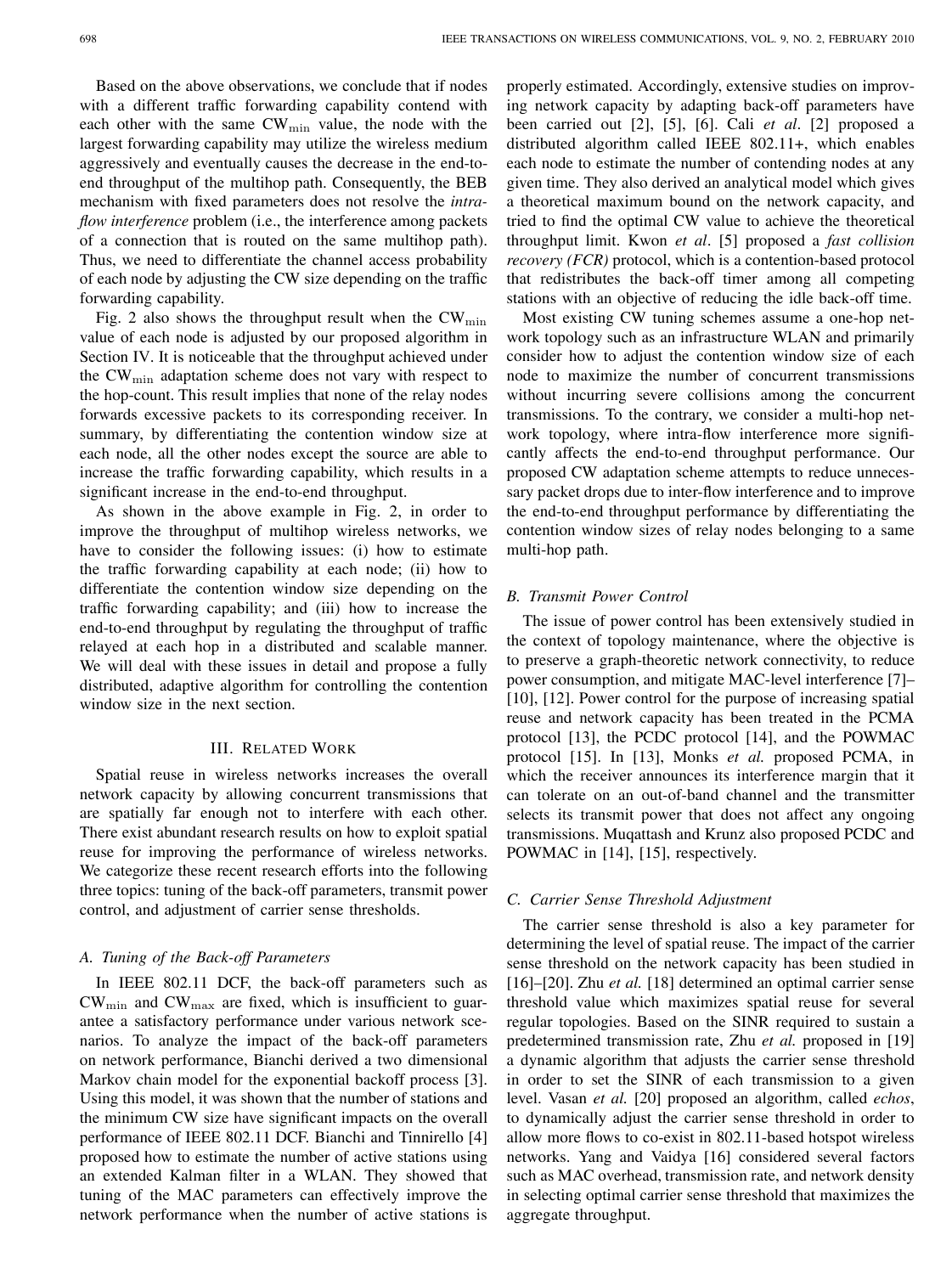## IV. A CONTENTION CONTROL FOR MULTIHOP NETWORKS

In multihop wireless networks, the achievable throughput is limited by intra- and inter-flow interference. Specifically, flows that are routed along different paths within the interference range compete for the channel bandwidth, resulting in interflow interference. On the other hand, intra-flow interference results from consecutive packets in a single flow because the packets are spread over the route to their destination and interfere with each other. As each node is exposed to a different level of interference, it has a different traffic forwarding capability. We define the traffic forwarding capability  $\alpha_i$  as the ratio of the rate of incoming and outgoing traffic at a node  $i$ .

$$
\alpha_i = h_i^{out} / h_i^{in}.
$$

If a node  $i$  can forward all the received packets to its neighboring node without packet loss, then  $\alpha_i$  is equal to one. On the other hand, if node  $i$  receives a large number of packets but cannot forward them at the same rate as it receives, then  $\alpha_i$  is less than one. If node *i* has the smallest forwarding capability  $\alpha_i$  among the nodes on the multihop path, it may be a bottleneck relay node of the path. In this case, we have two choices to deal with this bottleneck problem: (i) node  $i$ may ask neighboring nodes to reduce the transmit rate because it cannot handle it; (ii) it may increase the channel access probability in order to relay more packets. In fact, if the node  $i$  increases the channel access probability, the neighbor nodes cannot help reducing the transmit rate because they are sharing the wireless medium with the node  $i$ .

We set the target traffic forwarding capability (denoted by  $\alpha^*$ ,  $0 \ll \alpha^*$  < 1) which each relay node is expected to have in a steady state. If the traffic forwarding capability of node  $i$ is less than  $\alpha^*$ , the rate of traffic that the node *i* is relaying is smaller than that at which the node is supposed to relay. Such a node is granted to increase the channel access probability, attempting for access the wireless medium more aggressively. As a result, the neighbor nodes will have a lower possibility of gaining access to the wireless medium.

To differentiate the channel access probability, we propose to adjust the contention window size with respect to the traffic forwarding capability of each node. Instead of modifying the BEB algorithm in IEEE 802.11 DCF, we iteratively update  $CW_{\text{min}}$  with the following rule:

$$
CW_{\min,i} \leftarrow CW_{\min,i} + \gamma \ (h_i^{out} - \alpha^* \cdot h_i^{in}), \qquad (1)
$$

where  $\gamma$  is the step size. At each iteration, the increment in  $CW_{\text{min}}$  is proportional to the discrepancy between the outgoing rate and the incoming rate scaled by the target traffic forwarding capability  $\alpha^*$ . Note that in a steady state,  $\alpha_i$  becomes  $\alpha^*$ .

The updated  $CW_{\text{min}}$  is applied to the contention of packets that are being relayed at the node. However, for the contention of packets that are generated by itself, a pre-determined constant  $CW_{\min}$  is used because the forwarding capability of traffic whose source is itself cannot be determined. For example, when a node is generating a traffic flow and at the same time is relaying a traffic flow from a neighboring node,

## **Algorithm 1** Adaptive contention algorithm for each node

- 1:  $\text{/}$  InPackets: the number of all the incoming packets for  $\text{T}$
- 2: // DstPackets: the number of outgoing packets whose destination is itself.
- 3: PureInPackets = InPackets DstPackets
	-
- 5: // OutPackets: the number of all the outgoing packets for  $T$
- 6: // SrcPackets: the number of incoming packets whose source is itself.
- 7: PureOutPackets = OutPackets SrcPackets
- 8:

4:

- 9: **if** PureOutPackets > PureInPackets **then**
- 10: PureOutPackets ← PureInPackets
- 11: **end if**

12:

- 13:  $CW_{\min} \leftarrow CW_{\min} + \frac{\gamma}{T} \cdot (PureOutPackets \alpha \cdot PureInPackets)$
- 14: 15: **if**  $CW_{\min} > max_{th}$  **then**
- 16: **CW**<sub>min</sub>  $\leftarrow max_{th}$
- 17: **else if**  $CW_{\min} < min_{th}$  **then**
- 18: **CW**<sub>min</sub>  $\leftarrow min_{th}$

19: **end if**

it should not use the  $CW_{\text{min}}$  obtained by (1) for the generated traffic flow. Otherwise, it may happen that packets generated by itself is too aggressively transmitted with a small value of CWmin that is computed by the forwarding capability of the relayed traffic. In what follows, we will first explain the detailed algorithm, and then show the convergence analysis of the proposed algorithm.

#### *A. Adaptive Contention Algorithm*

We devise a fully distributed contention window adaptation (CWA) algorithm for each node to independently and adaptively determine the minimum contention window size  $CW_{min}$ . The proposed adaptation rule in  $(1)$  needs neither the status information of neighboring nodes nor the topology information of the multihop path such as the total number of hops and the hop-count from the source. Algorithm 1 gives the pseudo-code of the contention window adaptation scheme. Each node periodically executes the algorithm and update its  $CW_{\text{min}}$  at every T seconds. The updated  $CW_{\text{min}}$  affects only new packet relays that start after its update. This means that this window adaptation scheme does not interfere the ongoing BEB process.

There are several points that are worthy of mentioning. First, in order to measure the rates of incoming and outgoing traffic, we count the number of packets for the time interval . We have to consider two special cases: (i) when a node receives packets whose destination is itself; and (ii) when a node transmit packets whose source is itself. Whether or not to consider these cases may result in a large discrepancy between the amount of the incoming and outgoing traffic. Because these cases do not affect the forwarding capability (and hence the adaptation of  $CW_{\text{min}}$ ), we ignore them on lines 3 and 7 in Algorithm 1.

Second, on the lines 9–11 in Algorithm 1, an upper bound is placed on the rate of outgoing traffic. Even though there is no incoming packets, the packets accumulated in the buffer can be transmitted. For a short time interval, the outgoing rate could be higher than the incoming rate depending on the buffer

<sup>&</sup>lt;sup>1</sup>For notational simplicity, hereafter we use  $\alpha$  for the target traffic forwarding capacity  $\alpha^*$ .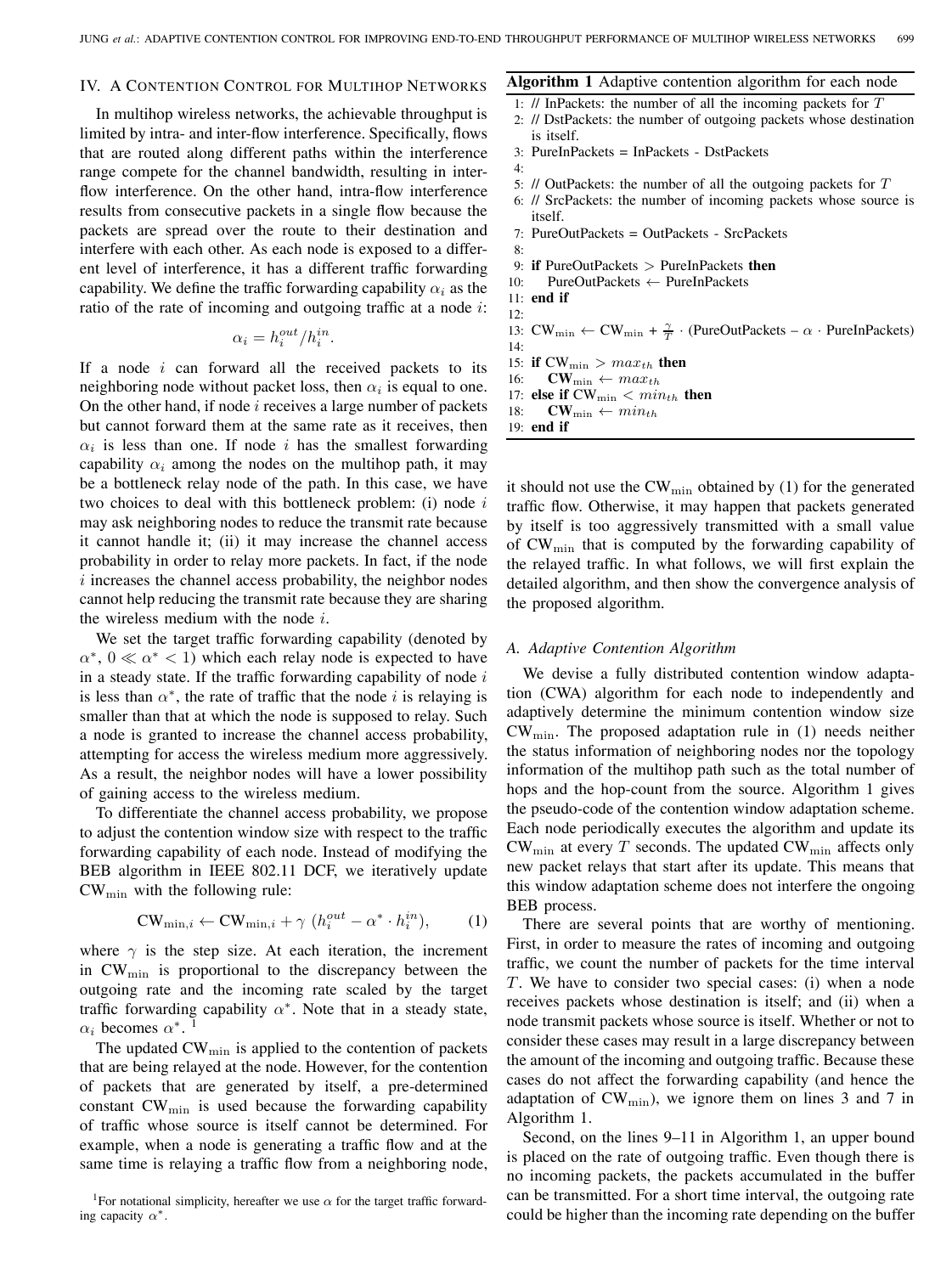Third, if the traffic load is sufficiently low and does not incur any packet loss,  $CW_{\text{min}}$  has the tendency to be large with the use of the adaptation rule in (1). On the other hand, it is also possible that a node cannot reach the target forwarding capability even though it eventually reduces  $CW_{\text{min}}$  to 1. Considering these two extreme cases, we have imposed an upper bound  $max_{th}$  and a lower bound  $min_{th}$  on CW<sub>min</sub> on lines 15–19 in Algorithm 1. For our simulations and experiments,  $min_{th}$  and  $max_{th}$  of CW<sub>min</sub> are set to 1 and 32, respectively. We set  $max_{th}$  of CW<sub>min</sub> to 32 because the default  $CW_{\text{min}}$  value is given as 32 in the IEEE 802.11 specification, and set  $min_{th}$  to 1 because 1 is the lowest value each node can choose.

#### *B. Convergence Analysis of the Proposed Algorithm*

Here, we give a convergence analysis of Algorithm 1. In our analysis, we deal with the channel access probability of each node instead of the CW size. Consider a multihop wireless network consisting of a set of N nodes, denoted by  $\mathcal{N} =$  $\{1, 2, \cdots, N\}$ . Similar to what has been done in [17], we derive the saturation throughput of each node. We simplify our analysis by assuming that the carrier sense threshold and the transmit power are the same for all the nodes, and the hidden node effect is not significant. We expect that our analysis can be extended to a more general scenario, which will be a subject of our future work.

Let  $p_i$  and  $q_i$  denote, respectively, the probability that node i transmits in any virtual time slot and the conditional collision probability of node  $i$  that there is at least one transmission in the time slot. Then, the conditional collision probability  $q_i$ can be expressed as

$$
q_i(\mathbf{p}_{-i}) = 1 - \prod_{j \in C_i} (1 - p_j),
$$
 (2)

where  $C_i$  denotes the set of nodes whose simultaneous transmission will collide with node i, and  $\mathbf{p}_{-i}$  =  $(p_1, \dots, p_{i-1}, p_{i+1}, \dots, p_N)$ . Further, the average virtual time slot seen by node  $i$ , denoted by  $v_i$ , is

$$
v_i = p_i [(1 - q_i)T_s + q_i T_c] + (1 - p_i) [(1 - q_i)\sigma + q_i T_b],
$$
\n(3)

where  $T_s$ ,  $T_c$ ,  $T_b$ , and  $\sigma$  denote the durations of a successful transmission, a collision, a busy channel, and the idle slot time, respectively. Note that  $v_i$  corresponds to the average time duration of one transmission in consideration of transmission, collision, and idle times.

Now, we can obtain the saturation throughput of node  $i$ , denoted by  $q_i(\mathbf{p})$ , is defined by the ratio of the average amount of payload that is successfully transmitted to the average virtual time slot as follows:

$$
g_i(\mathbf{p}) = \frac{lp_i\left(1 - q_i(\mathbf{p}_{-i})\right)}{v_i(\mathbf{p})},\tag{4}
$$

where  $\mathbf{p} = (p_1, \dots, p_N)$  and *l* is the payload size.

Let  $\bar{h}_i^{\text{in}}(\mathbf{p})$  and  $\bar{h}_i^{\text{gen}}$  denote the incoming rate of node i and the data rate generated by node  $i$ , respectively. Further,

 $h_i^{\text{out}}(\mathbf{p})$  and  $h_i^{\text{rel}}(\mathbf{p})$  denote the total outgoing rate and the relayed data of node  $i$ , respectively. Then, we have

$$
h_i^{\text{out}}(\mathbf{p}) = \begin{cases} g_i(\mathbf{p}), & \text{if } h_i^{\text{in}}(\mathbf{p}) + h_i^{\text{gen}} \ge g_i(\mathbf{p}); \\ h_i^{\text{in}}(\mathbf{p}) + h_i^{\text{gen}}, & \text{otherwise}, \end{cases}
$$

Note that the total outgoing rate  $(h_i^{\text{out}})$  is equal to the summation of the incoming rate of node  $i$  and the data rate generated by node *i* (i.e.,  $h_i^{\text{in}}(\mathbf{p}) + h_i^{\text{gen}}$ ), but cannot exceed the saturation throughput of node i. When  $h_i^{\text{in}}(\mathbf{p}) + h_i^{\text{gen}} \ge g_i(\mathbf{p})$ , the incoming packets are dropped at node  $i$  as follows:

$$
h_i^{\text{rel}}(\mathbf{p}) = \begin{cases} \frac{g_i(\mathbf{p})h_i^{\text{in}}(\mathbf{p})}{(h_i^{\text{in}}(\mathbf{p}) + h_i^{\text{gen}})}, & \text{if } h_i^{\text{in}}(\mathbf{p}) + h_i^{\text{gen}} \ge g_i(\mathbf{p});\\ h_i^{\text{in}}(\mathbf{p}), & \text{otherwise,} \end{cases}
$$
(5)

and

$$
h_i^{\text{in}}(\mathbf{p}) = \sum_{j \in S_i} \beta_{ji} h_j^{\text{out}}(\mathbf{p}),\tag{6}
$$

where  $S_i$  and  $\beta_{ji}$  denote a set of nodes sending traffic to node i and the fraction of  $h_j^{\text{out}}(\mathbf{p})$  sending to node i, respectively. By (5) and (6), the updating rule for the channel access probability  $p_i$  is expressed as the following iterative algorithm:

$$
p_i(t+1) = p_i(t) - \gamma \left\{ h_i^{\text{rel}}(\mathbf{p}(t)) - \alpha h_i^{\text{in}}(\mathbf{p}(t)) \right\}, \quad (7)
$$

where the step size  $\gamma > 0$  and the target traffic forwarding capability  $0 < \alpha < 1$ .

The rationale for introducing  $\alpha$  (< 1) in (7) is as follows. Consider the case of  $\alpha = 1$ . Then, once  $h_i^{\text{in}}(\mathbf{p}) + h_i^{\text{gen}}$ becomes smaller than  $g_i(\mathbf{p})$ ,  $h_i^{\text{rel}}(\mathbf{p}) = h_i^{\text{in}}(\mathbf{p})$  in (5), and  $p_i$  will be unchanged in (7) for  $\alpha = 1$  and remain an unnecessarily large value, which makes node  $i$  under-utilized while unnecessarily decreasing the throughput of neighbor nodes. This situation results in degradation of the end-to-end throughput. In fact,  $h_i^{\text{in}}(\mathbf{p}) + h_i^{\text{gen}} < g_i(\mathbf{p})$  corresponds to the unsaturated condition of node  $i$ . Hence, we hereafter assume that every node operates under the saturation condition, i.e.,  $h_i^{\text{in}}(\mathbf{p}) + h_i^{\text{gen}} \geq g_i(\mathbf{p})$  is satisfied, by a proper choice of  $\alpha < 1$ <sup>2</sup> Now, (7) becomes

$$
p_i(t+1) = p_i(t) - \gamma f_i(\mathbf{p}(t)),\tag{8}
$$

where  $f_i(\mathbf{p}(\mathbf{t})) = g_i(\mathbf{p}(\mathbf{t}))h_i^{\text{in}}(\mathbf{p}(\mathbf{t}))/(h_i^{\text{in}}(\mathbf{p}(\mathbf{t})) + h_i^{\text{gen}})$  - $\alpha h_i^{\text{in}}(\mathbf{p(t)}).$ 

As the adaptation of the channel access probability is applied only to the contention of packets that are being relayed, we assume  $h_i^{\text{gen}} = 0$  for simplicity of the following convergence analysis.

**Theorem 1**

$$
\left|\frac{\partial f_i}{\partial p_i}\right| \le \frac{l\{q_i(1-q_i)T_b + \alpha S_{\max}p_jT_s\}}{v^2(p_j, q_i)},
$$

*The update algorithm in (8) converges to a unique equilibrium of* **p**<sup>∗</sup> *if*

$$
\gamma < v_{\min}^2 / \left[l\{q_{min}(1-q_{min})T_b + \alpha S_{\max} p_{min} T_s\}\right],
$$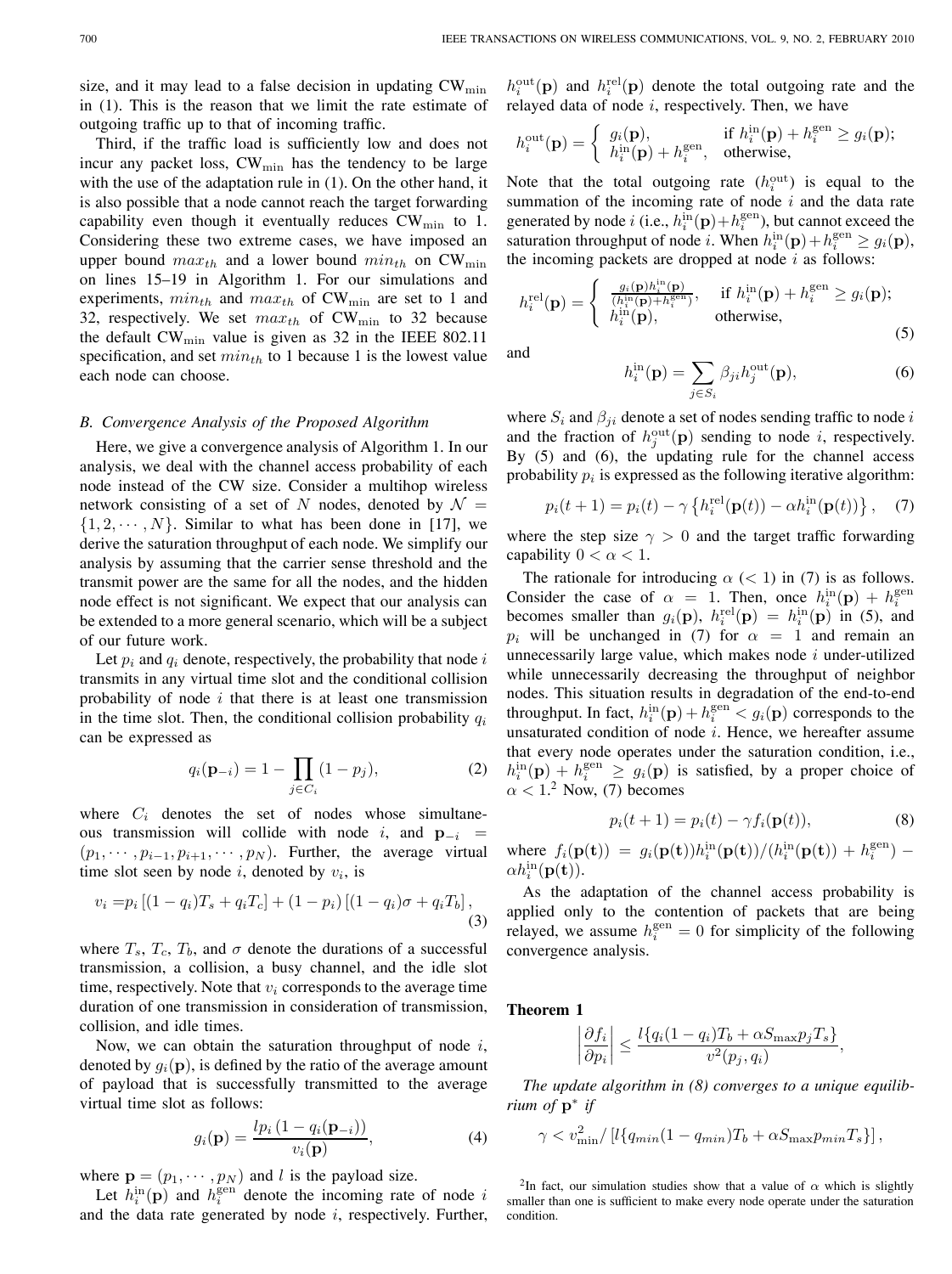*and*

$$
\sum_{k \neq i} \left| \frac{\partial}{\partial p_k} \left( g_i(\mathbf{p(t)}) + \alpha \sum_{j \in S_i} \beta_{ji} g_j(\mathbf{p(t)}) \right) \right| < \frac{\partial f_i}{\partial p_i}
$$

*for*  $\forall$ **p** *and*  $\forall i$ *, where*  $S_{\text{max}} = \max_i |S_i|$ *.* 

*Proof:* The proof is omitted here due to the page limit. The interested readers may refer to [1].

In the first condition of Theorem 1,  $v_{\text{min}}$  may vary depending on network environment because  $v_{\text{min}}$  is a function of the transmission and collision probability ( $p$  and  $q$ ). However,  $v_{\text{min}}$  can be still derived from the range of  $p$  and q. For example, in IEEE 802.11 specification,  $CW_{\text{min}}$  and  $CW_{\text{max}}$  values are fixed to 32 and 1024, respectively. By the range of CW, the transmission probability  $p$  is bounded by  $p_i = 2/(CW_i + 1)$ . Furthermore, the collision probability q is also bounded from (2). Also, the busy channel and successful transmission time (denoted by  $T_b$  and  $T_s$ ) can be obtained in [3]. Finally,  $v_{\text{min}}$  is obtained in the range of p and q.  $S_{\text{max}}$ , which corresponds to the maximum node degree, also depends on the network topology. However, by an appropriate topology control algorithm,  $S_{\text{max}}$  can be kept low (e.g.,  $S_{\text{max}}$ ) is bounded by 6 in LMST [12]).

The second condition in Theorem 1 corresponds to the case when node i's access probability,  $p_i$  dominates its throughput  $g_i$  over the access probability of other nodes. Node *i*'s throughput,  $q_i$ , is generally a function of every node's access probability, i.e.,  $g_i = g_i(\mathbf{p})$  where  $\mathbf{p} = (p_1, \ldots, p_N)$ , and it is very formidable in general to derive an explicit relation between them. However, in many practical cases,  $q_i$ is dominated by  $p_i$ . In other words, the effect of changes in  $p_i$  on  $q_i$  is much larger than that in  $p_i$  on  $q_i$ . For example, we can easily check that a chain topology with the one-hop interference model satisfies this condition, which is described in Corollary 1.

In fact,we derive a sufficient condition on the convergence of (8) in a chain topology in order to make the analysis result more applicable in practice. We assume the saturation condition on the source node of the chain.

**Corollary 1** *Under a chain topology with the one-hop interference model*,  $\mathbf{p}(t)$  *generated by (8) converges to a unique equilibrium of* **p**<sup>∗</sup> *if*  $\gamma < v_{\min}^2 / [l \{ q_{min} (1 - q_{min}) T_b + \alpha p_{min} T_s \}].$ 

*Proof:* For a chain topology with  $N$  hops, let node  $i$ ,  $i = 0, 1, \dots, N$  denote the *i*th node from the sender  $(i = 0, 1, \dots, N)$ corresponds to the sender itself.) By (7), the attempt probability of the sender,  $p_0$ , will not be changed because there is neither relayed traffic nor incoming traffic at the sender. Hence, from the first condition of Theorem 1, the condition can be easily derived under the one-hop interference model with  $S_{\text{max}} = 1$ . In the meanwhile, it is straightforward to show that the second condition in Theorem 1 is satisfied under the above assumption.

For IEEE 802.11-operated multihop networks, we compute the step size  $\gamma$  that can stabilize the CWA scheme by Corollary 1. The computed value of  $\gamma$  is 0.091 in a chain topology, and the value is used for our simulations.

**Remark 1** (Effect of  $\alpha$  on throughput in chain topology) *Under a chain topology, let*  $\mathbf{p}^*(\alpha)$  *denote the equilibrium of*  $\mathbf{p} := (p_1, \dots, p_N)$  *obtained by (8) for a given*  $\alpha$  (0 <  $\alpha$  < 1). *Then, the maximum sustainable throughput of each node <i>i*, *denoted by*  $g_i(\mathbf{p}^*(\alpha))$ *, will satisfy*  $g_i(\mathbf{p}^*(\alpha)) = \alpha g_{i-1}(\mathbf{p}^*(\alpha))$ *,*  $i = 1, \dots, N$ , from (8). For a given  $\alpha$  slightly smaller than *one, we will have*  $p^*(\alpha) \simeq p^*(1)$ *. Thus, if we let*  $T(\alpha)$ *denote the maximum sustainable end-to-end throughput for a* given  $\alpha$ , then  $T(\alpha) = \min_i g_i(\mathbf{p}^*(\alpha)) = \alpha^N g_0(\mathbf{p}^*(\alpha)) \simeq$  $\alpha^N g_0(\mathbf{p}^*(1)) = \alpha^N T(1)$ , which shows that the ratio of the *end-to-end throughput obtained by (8) to its maximum is approximately*  $\alpha^N$ . Consequently, as long as (8) converges, *we need to increase in order to increase the end-to-end throughput .*

#### V. EXPERIMENTAL RESULTS

To evaluate the performance of our proposed CWA algorithm over the IEEE 802.11 DCF, we have implemented the proposed contention window adaptation mechanism in the MadWifi Linux kernel driver (version 0.9.1.2), which enables us to measure the rates of incoming and outgoing traffic and to adjust the minimum contention window size periodically. The multihop wireless paths with 5-node and 6-node are configured with 5 and 6 laptops, respectively, on the fourth floor in our department building. In the 4 and 5-hop wireless paths, the first node is configure to transmit packets to the last node through the intermediate nodes. Each node is a Lenovo 300 N100 laptop equipped with a 3COM 802.11a/b/g wireless card (based on Atheros chipset). The wireless cards is configured to operate in IEEE 802.11a mode because the 5 GHz frequency band for IEEE 802.11a is less used in our building. We observe that each node can exchange packets only with its immediate neighboring nodes in our configuration. We use the *iperf* tool to generate UDP traffic flows at 30Mb/s and to measure the end-to-end throughput. The throughput of relayed traffic at each relay node is also measured by the *tcpdump* tool.

First, we evaluate the performance of IEEE 802.11 DCF with respect to the minimum window size  $CW_{\text{min}}$  in 4-hop and 5-hop wireless paths. We vary the value of  $CW_{\text{min}}$  to 16, 32, and 64. Table I shows the average and standard deviation of the end-to-end throughput. We observe that the change of  $CW_{\text{min}}$  does not make a significant effect on the end-to-end throughput performance of the multihop paths as discussed in Section II (Fig. 2). This implies that it cannot improve the end-to-end throughput performance to assign a same value of  $CW_{\text{min}}$  to all the nodes with a different forwarding capability on the multihop path.

To the contrary, the adaptive contention mechanism enables each relay node to independently adjust  $CW_{\min}$  depending on the forwarding capability. As a result, the end-to-end throughput is increased to 7.46 and 5.31 Mb/s in 4-hop and 5-hop paths, which correspond to about 40 and 112 % performance improvement, respectively.

## *A. Throughput decrease at relay nodes*

To investigate the reason of the throughput decrease that happens at each relay node, we measure the rate of traffic being received and transmitted at relay nodes with the use of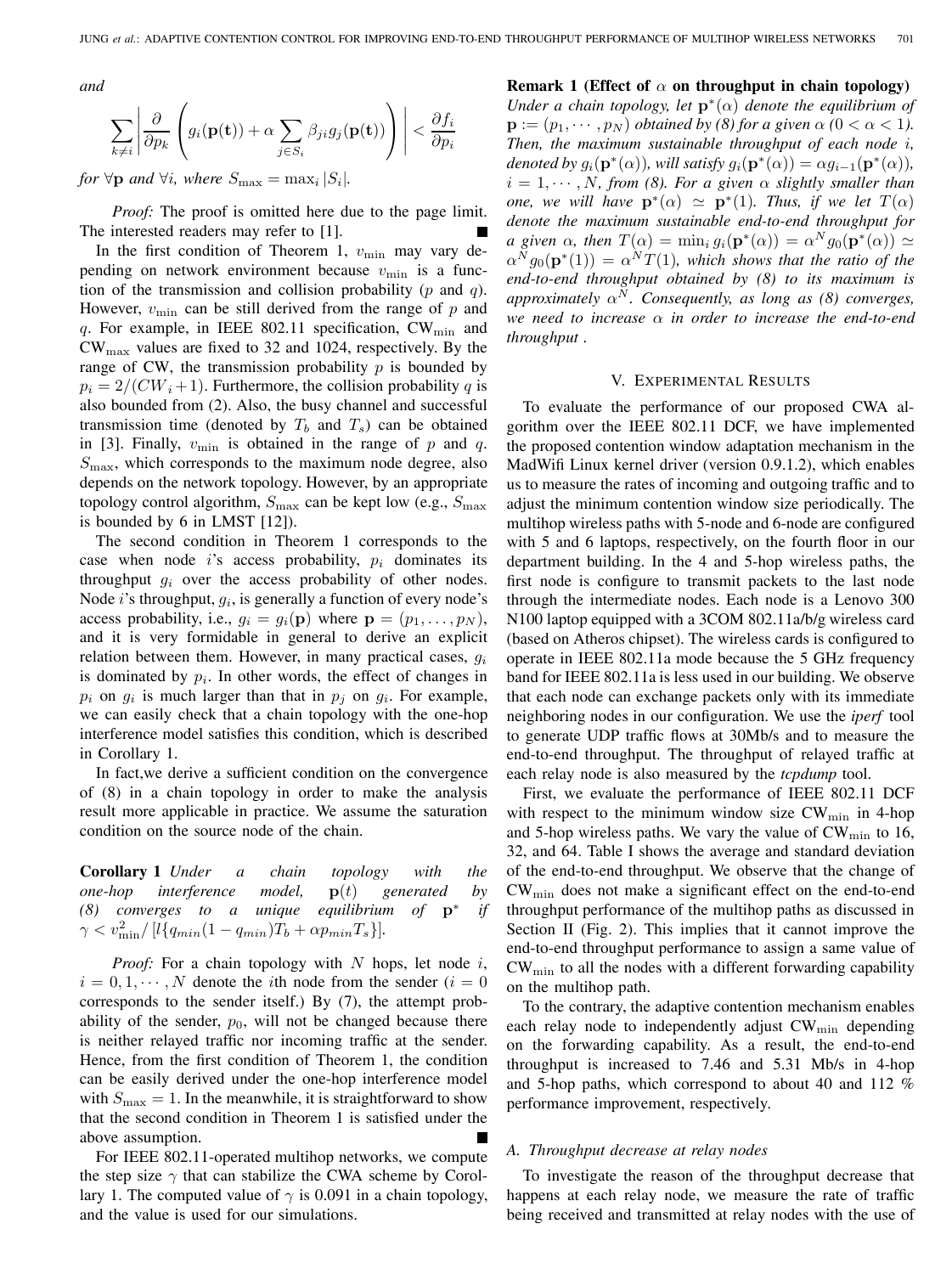TABLE I END-TO-END THROUGHPUT PERFORMANCE IN 4-HOP AND 5-HOP WIRELESS PATH (MBITS/S).

| Topology | Metric | <b>IEEE 802.11 DCF</b> |                                                                      |      | <b>CWA</b> |
|----------|--------|------------------------|----------------------------------------------------------------------|------|------------|
|          |        |                        | $CW_{\text{min}} = 16$ $CW_{\text{min}} = 32$ $CW_{\text{min}} = 64$ |      |            |
| 4-hop    | Avg    | 5.24                   | 5.36                                                                 | 5.50 | 7.46       |
|          | Std    | 0.60                   | 1.34                                                                 | 1.40 | 0.76       |
| 5-hop    | Avg    | 2.73                   | 2.43                                                                 | 2.73 | 5.31       |
|          | Std    | 0.63                   | 0.09                                                                 | 0.66 | 0.83       |



 $CWA$ , 4-hop<br> $CWA$ , 5-hop<br> $=32$ ), 4-hop 10 CWA, 5-hop<br>DCF (CW<sub>min</sub>=32), 4-hop<br>DCF (CW<sub>min</sub>=32), 5-hop End-to-end throughput (Mb/s) End-to-end throughput (Mb/s) 8 6 4 2  $_{0.8}^{\circ}$  0.8 0.85 0.9 0.95 α

Fig. 3. Experimental throughput performance for IEEE 802.11 DCF and the proposed adaptive contention mechanism (CWA) in 5-hop path.

Fig. 4. Experimental throughput performance with respect to  $\alpha$  in the 4-hop and 5-hop wireless paths.

the tcpdump tool. Fig. 3 shows the rate of incoming traffic at each relay node in 5-hop path. In Figs. 3 and 4, the vertical line indicates the 95 % confidence interval of each experiment. We observe that under the IEEE 802.11 DCF, the receiving rate at the first relay node is approximately five times higher than that of the other relay nodes in the 5-hop wireless path. This implies that the source node transmits so many packets excessively at a high rate, and the first relay node cannot forward them at the same rate as they are received. The reason is that the source node has the smaller number of neighboring nodes that it should compete with than the the first relay node, and thus, it has more channel access opportunities. For the proposed contention window adaptation mechanism, the throughput of relayed traffic is almost constant from the first node to the destination, because each relay node adjusts its contention level in order to equate the traffic forwarding capabilities among all the nodes on the path, resulting in the performance improvement of the end-to-end throughput in multihop wireless path.

# *B. Effect of on throughput performance*

We investigate the effects of  $\alpha$  on the end-to-end throughput performance. Recall that  $\alpha$  is the target traffic forwarding capability, which each relay node is expected to have in a steady state. Fig. 4 shows the end-to-end throughput achieved by the proposed algorithm for  $\alpha = 0.8, 0.85, 0.9,$  and 0.95 in the 4-hop and 5-hop paths. We observe that  $\alpha$  makes differences of the converged value of  $CW_{\text{min}}$ , and a larger value of  $\alpha$  gives higher end-to-end throughput. However, the selection of  $\alpha$  does not significantly affect the end-to-end throughput performance, because what is more important is a relative magnitude of  $CW_{\text{min}}$  among nodes rather than its

absolute value. This is in part due to the BEB mechanism in IEEE 802.11 DCF. Note that we adjust the minimum window size  $CW_{\text{min}}$  rather than directly the window size CW in the contention mechanism. Under the BEB mechanism, the contention window size CW is initially set to  $CW_{\min}$  and is doubled after each transmission collision. Once a node with a small CW<sub>min</sub> experiences a collision, its contention window size CW could be much larger than that of other nodes.

# *C. Variation of CW*<sub>min</sub> with respect to  $\alpha$

Figure 5 shows the variation of  $CW_{\text{min}}$  value at each relay node under the contention window adaptation mechanism in the 4-hop and 5-hop paths. The  $CW_{\text{min}}$  is initially set to 32. In the 4-hop path, the first relay node experiences the severe intra-flow interference and reduces its  $CW_{\min}$  value as shown in Fig. 5(a) and (b) in order to have higher channel access rate, which enables it to forward packets at the same rate as they are received. The other relay nodes do not reduce their  $CW_{\text{min}}$ , because the receiving rate of traffic is low enough to be forwarded without packet losses. In the 5-hop path, both the first and the second relay nodes reduce their  $CW_{\min}$ value as shown in in Fig. 5(c) and (d). In the 5-hop path, the second relay node has hidden terminals (i.e., 4th and 5th), and its transmissions may be interfered with by those of the hidden terminals. Note that in multihop wireless networks, the collision probability increases when  $CW_{\min}$  is set to a lower value. Usually, such an extreme case happens at the first relay node of multihop topology. If the source node transmits excessive packets at a high rate, the first relay node may not have sufficient channel access opportunities to forward them at the same rate, resulting in a significant end-to-end throughput decrease. However, in our proposed algorithm, the first relay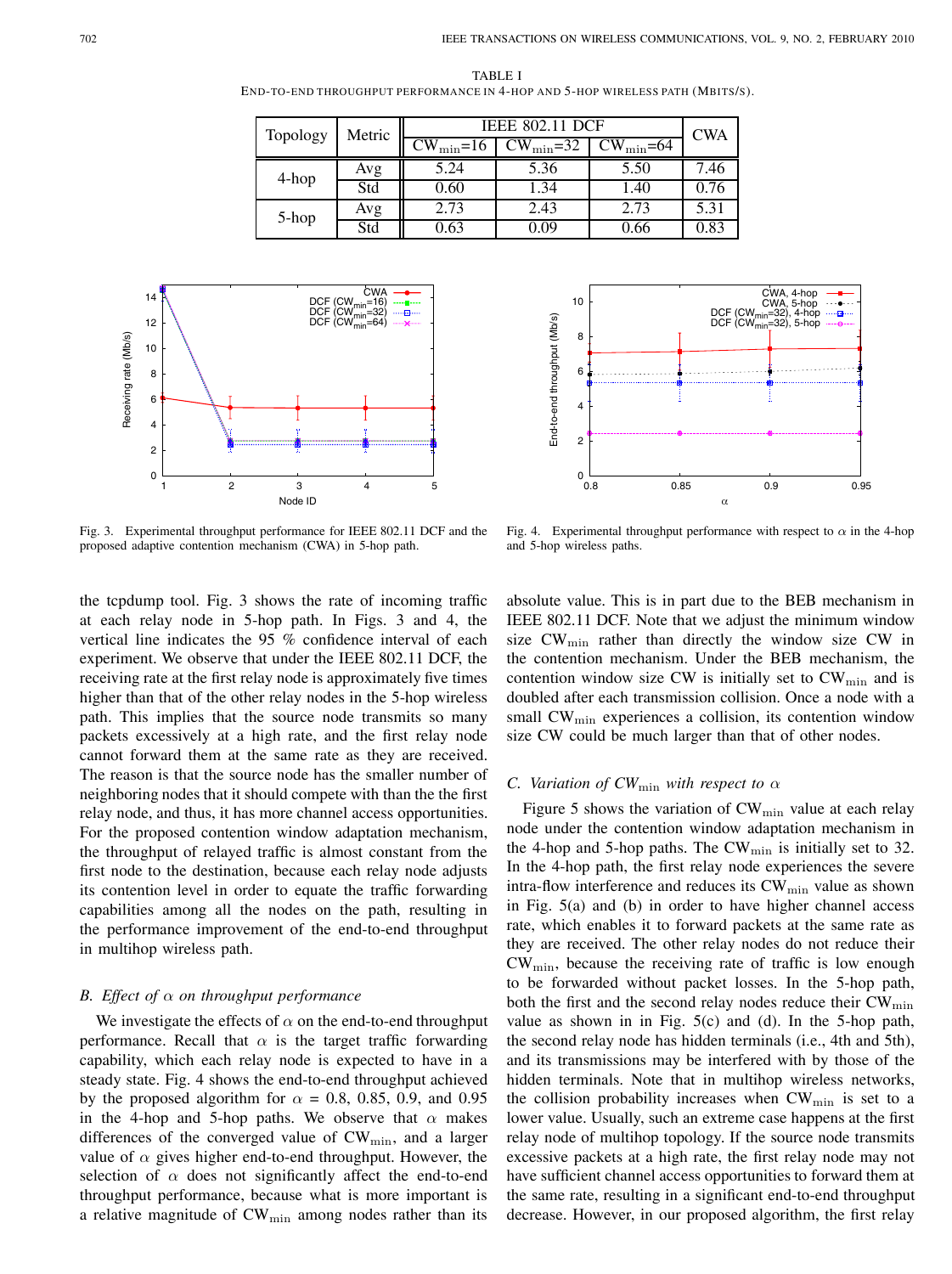

Fig. 5. Variation of  $CW_{\text{min}}$  with respect to time in the 4-hop and 5-hop wireless paths.

node reduces its  $CW_{\text{min}}$  value and causes packet collisions with the source node by intention. By these collisions, the excessive offered traffic is appropriately regulated at the first relay node. Because this packet dropping at the first relay node prevents unnecessary contention in following next hops, the channel utilization is increased, and the end-to-end throughput performance is eventually improved. Another parameter that affects the variation of  $CW_{\text{min}}$  is the target traffic forwarding capability  $\alpha$ . We observe the larger  $\alpha$  gives the smaller converged value of  $CW_{\text{min}}$  in Fig. 5.

## *D. Simulation results in various scenarios*

In order to evaluate the performance of CWA under UDP and TCP traffic, we first carry out ns-2 simulation in the chain topology.  $3$  We vary the number of hops in the chain topology from 5 to 7 and set UDP traffic rate to 5Mb/s in our simulations. Under UDP traffic, our proposed CWA scheme significantly outperforms IEEE 802.11 DCF. The endto-end throughput is improved by 28% as shown in Fig. 6. In multihop wireless networks, if there exist a few number of TCP flows, then the packet losses due to different contention levels on each hop do not frequently happen. However, if the number of TCP flows increases, the network becomes congested more and more, and as a result, the end-to-end delay of flows increases. The proposed CWA gives a higher channel

access probability to relay nodes with lower traffic forwarding capability due to the congestion. This improves the end-to-end throughput performance in the less congested network with TCP flows as depicted in Fig. 6.

We have also carried out the simulation in a random topology where 50 nodes are randomly placed in a 1500 x 1500 m area to evaluate the performance of CWA in a larger network. We first vary the number of source-destination pairs to one, three, and five pairs. In the random topology, the number of hops between source-destination pairs varies from 4 to 8. Fig. 7 shows the throughput performance for IEEE 802.11 DCF with a fixed  $CW_{\text{min}}$  and the proposed CWA algorithm. Recall that the target traffic forwarding capability  $(\alpha)$  is set to 0.99 under the CWA algorithm. The CWA algorithm gives the higher throughput than IEEE 802.11 DCF in all the cases. We observe that as the number of source-destination pairs increases, the level of the throughput improvement becomes more apparent. In this set of this simulation experiments, we also vary the target forwarding capability  $\alpha$ . As addressed in Remark 1,  $\alpha$  significantly affects the end-to-end throughput performance. In Fig. 7, we observe that the end-to-end throughput gradually increases for  $0.8 \le \alpha \le 0.99$  for all the cases in the random network.

### VI. CONCLUSION

We have studied the issue of improving the end-to-end throughput performance of IEEE 802.11 DCF-operated multihop wireless networks. In particular, we have focused on the use of contention resolution algorithms, e.g., the BEB mechanism in IEEE 802.11 DCF. We have proposed a fully

<sup>&</sup>lt;sup>3</sup>We have also performed extensive ns-2 simulations under a wide variety of network scenarios, which show the 20–40% improvements of the proposed algorithm over the IEEE 802.11 DCF. However, due to the page limit, we do not include all the simulation results here. The interested readers may refer to [1].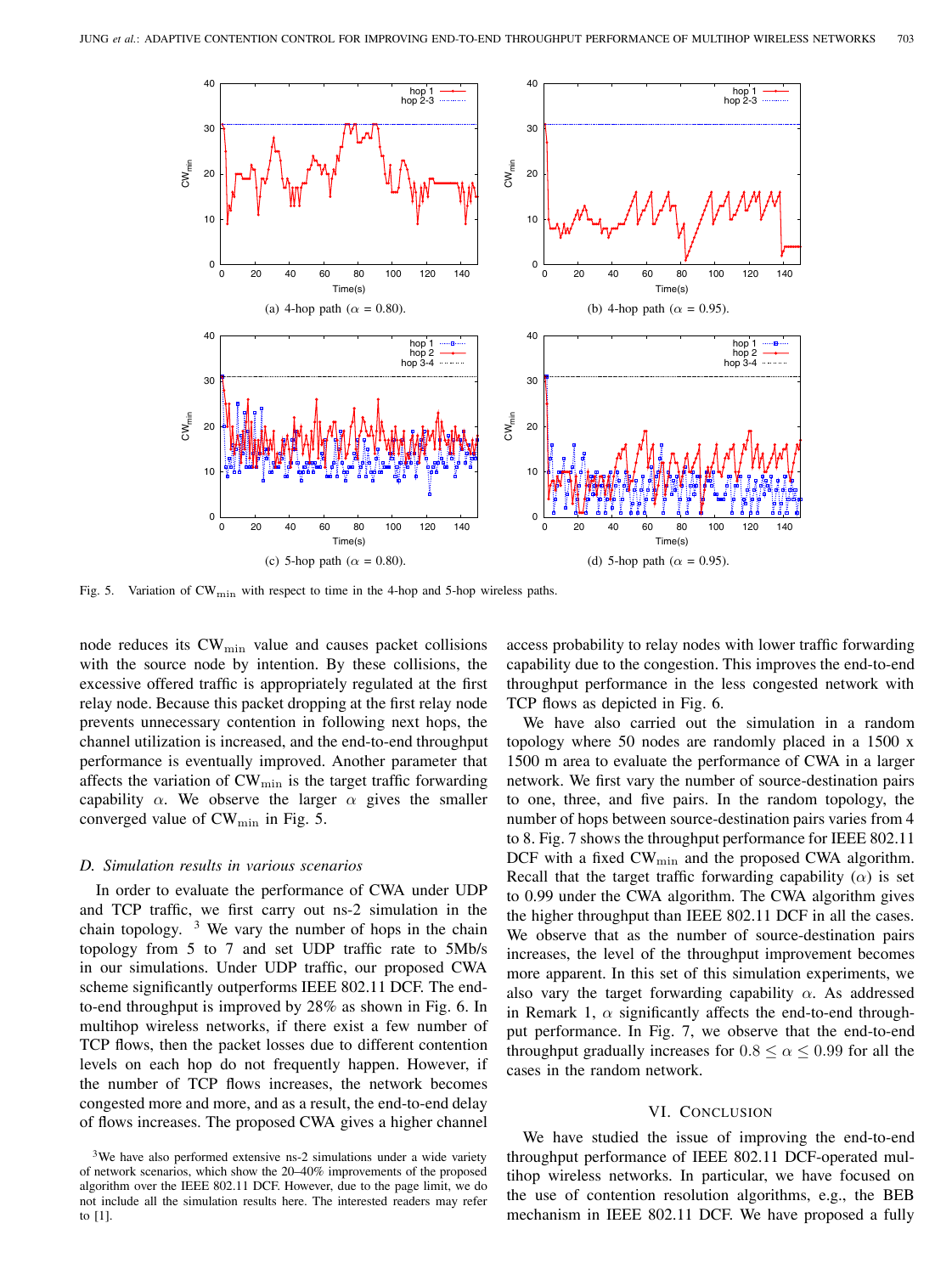

Fig. 6. Simulation result for the throughput performance of UDP and TCP traffic with respect to the number of hops in a chain topology.



Fig. 7. Simulation result for the aggregate throughput performance with respect to the traffic forwarding capability  $(\alpha)$  in a random topology with different number of flows.

distributed contention window adaptation (CWA) scheme for tuning the minimum contention window size,  $CW_{\min}$ , in order to equate the forwarding capability of every node on a multihop wireless path, with the objective of improving the end-to-end throughput of the multihop path. We have derived a sufficient condition for the convergence of the proposed algorithm. We have implemented the contention window adaptation mechanism on Linux kernel driver and carried out an empirical study in a multihop chain topology. The experimental results have shown that the proposed scheme significantly outperforms the IEEE 802.11 DCF in terms of the end-to-end throughput performance.

#### **REFERENCES**

- [1] H. Lim, D. Jung, J. Hwang, K.-J. Park, and J. C. Hou, "Contention control for high end-to-end throughput performance of wireless mesh networks," in *Proc. International Wireless Internet Conf. (WICON)*, 2007.
- [2] F. Cali, M. Conti, and E. Gregori, "Dynamic tuning of the IEEE the 802.11 protocol to achieve a theoretical throughput limit," *IEEE/ACM Trans. Netw.*, 2000.
- [3] G. Bianchi, "Performance analysis of the IEEE 802.11 distributed coordination function," *IEEE J. Sel. Areas Commun.(JSAC)*, 2003.
- [4] G. Bianchi and I. Tinnirello, "Kalman filter estimation of the number of competing terminals in an IEEE 802.11 network," in *Proc. IEEE INFOCOM*, 2003.
- [5] Y. Kwon, Y. Fanf, and H. Latchman, "A novel MAC protocol with fast collision resolution for wireless LANs," in *Proc. IEEE INFOCOM*, 2003.
- [6] H. Wu, Y. Peng, K. Long, S. Cheng, and J. Ma, "Performance of reliable transport protocol over IEEE 802.11 wireless LAN: Analysis and enhancement," in *Proc. IEEE INFOCOM*, 2002.
- [7] L. Li, J. Y. Halpern, P. Bahl, Y.-M. Wang, and R. Wattenhofer, "Analysis of a cone-based distributed topology control algorithm for wireless multi-hop networks," in *Proc. ACM Symp. Princoples Distributed Computing*, 2001.
- [8] S. Narayanaswamy, V. Kawadia, R. S. Sreenivas, and P. Kumar, "Power control in ad-hoc networks: Theory, architecture, algorithm and implementation of the COMPOW protocol," in *Proc. European Wireless*, 2002.
- [9] R. Ramanathan and R. Rosales-Hain, "Topology control of multihop wireless networks using transmit power adjustment," in *Proc. IEEE INFOCOM*, 2000.
- [10] V. Rodoplu and T. H. Meng, "Minimum energy mobile wireless networks," *IEEE J. Sel. Areas Commun.*, vol. 17, no. 8, pp. 1333-1344, 1999.
- [11] P. Santi, "Topology Control in Wireless Ad Hoc and Sensor Networks," *ACM Computing Surveys*, vol. 37, no. 2, pp. 164-194, 2005.
- [12] N. Li, J. C. Hou, and L. Sha, "Design and analysis of a MST-based distributed topology control algorithm for wireless ad-hoc networks," *IEEE Trans. Wireless Commun.*, vol. 4, no. 3, pp. 1195-1207, 2005.
- [13] J. Monks, V. Bharghavan, and W.-M. Hwu, "A power controlled multiple access protocol for wireless packet networks," in *Proc. of IEEE INFOCOM*, 2001.
- [14] A. Muqattash and M. Krunz, "Power controlled dual channel (PCDC) medium access protocol for wireless ad hoc networks," in *Proc. IEEE INFOCOM*, 2003.
- [15] A. Muqattash and M. Krunz, "A single-channel solution for transmission power control in wireless ad hoc networks," in *Proc. Mobihoc*, 2004.
- [16] X. Yang and N. Vaidya, "On the physical carrier sense in wireless ad hoc networks," in *Proc. IEEE INFOCOM*, 2005.
- [17] Y. Yang, J. C. Hou, and L.-C. Kung, "Modeling of physical carrier sense in multi-hop wireless networks and its use in joint power control and carrier sense adjustment," in *Proc. IEEE INFOCOM Miniconferences*, 2007.
- [18] J. Zhu, S. Roy, X. Guo, and W. Conner, "Maximizing aggregate throughput in 802.11 mesh networks with physical carrier sensoring and two-radio Multichannel Clustering," in *Proc. Workshop Pervasive Computing Netw.*, 2004.
- [19] J. Zhu, X. Guo, L. Yang, and W. S. Conner, "Leveraging spatial reuse in 802.11 mesh networks with enhanced physical carrier sensing," in *Proc. IEEE ICC*, 2004.
- [20] A. Vasan, R. Ramjee, and T. Woo, "ECHOS: Enhanced capacity 802.11 hotspots," in *Proc. IEEE INFOCOM*, 2005.



**Daewon Jung** received his B.S. degree in electronics and communications engineering from Kwangwoon University, Seoul, Korea in 2006, his M.S. degree in Information and Communications from Gwangju Institute of Science and Technology (GIST), Gwangju, Republic of Korea in 2008. He is pursuing a Ph.D degree in the School of Information and Mechatronics at GIST. His research interests include performance evaluation and protocol design for wireless communication systems.



**Jaeseon Hwang** received the BS degree in the School of Computer Science and Engineering from the Chung-Ang University, Republic of Korea in 2007, and the MS degree in the Department of Information and Communications from the Gwangju Institute of Science and Technology (GIST), Republic of Korea in 2009. He is currently pursing the Ph.D. degree at the Gwangju Institute of Science and Technology. His research interests include congestion control and MAC protocol design in wireless networks.